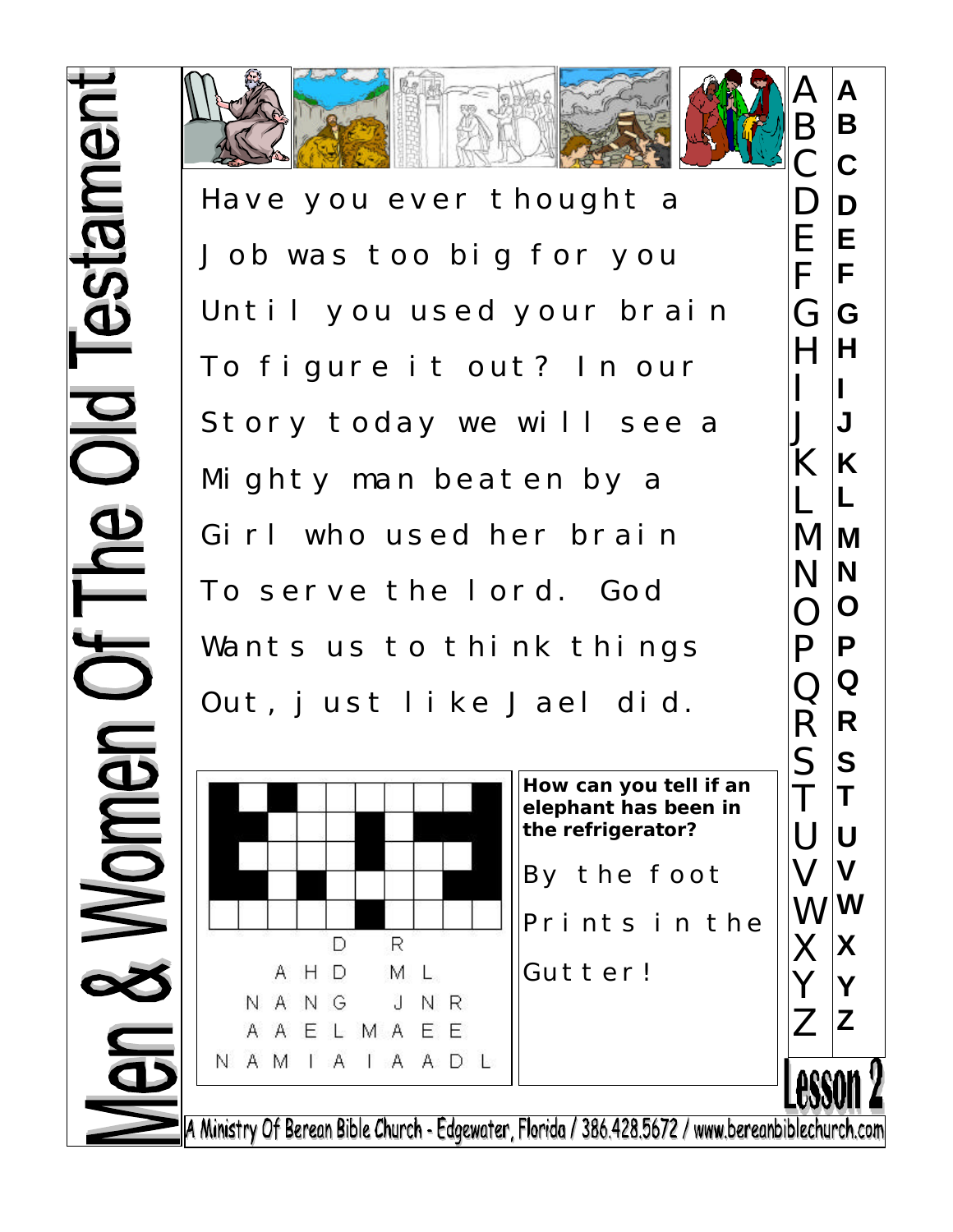## *Men & Women Of The Old Testament—Lesson 2— JAEL! Read Judges Chapter Four*

P1 Long ago before the nation of Israel had a king they were ruled over by a group of men and women called "JUDGES". These judges would always show up whenever Israel began to wander from the path of righteousness.

P2 In our lesson today Israel's judge was a woman. This woman's name was Deborah. Deborah was the only woman judge that we know of in the Old Testament. There were not very many brave men in the land of Israel at this time but there were some very brave and faithful women. Yes even girls can serve the LORD! God can use Girl Power or Boy Power! And he can use you too!

P3 One of Israel's enemies at this time was a Jabin king of Canaan. Jabin had a mighty captain named Sisera. Sisera was no sissy. He was a mighty captain in the Canaanite army.

P4 Deborah calls one of the men of Israel whose name was Barak, to go to battle against Sisera but he refuses to go unless Deborah will go with him. Deborah says she will go with Barak but because he is afraid he will get no honor from the battle. In fact the glory and honor will go to a woman and not a man.

P5 And Sisera gathered together all his chariots, even nine hundred chariots of iron, and all the people that were with him and began to go to battle against Israel. Deborah tells Barak that God will go before him to fight the battle for Israel. So Barak takes 10,000 soldiers down the mountain to fight against Sisera.

P6 We turn now to what the verses say about this battle… Judges 4:15 And the LORD discomfited Sisera, and all his chariots, and all his host, with the edge of the sword before Barak; so that Sisera lighted down off his chariot, and fled away on his feet. 16 But Barak pursued after the chariots, and after the host, unto Harosheth of the Gentiles: and all the host of Sisera fell upon the edge of the sword; and there was not a man left.

P7 Now we will learn about another woman that God used. Her name is Jael. Sisera runs away from Barak. As he runs away he sees a tent. This tent belonged to Heber and his wife Jael. Jael sees what is going on and tells Sisera to come into her tent to hide.

P8 Jael pretends to be his friend and covers him up with a mantel or blanket and then gives him some milk to drink. After a while Sisera begins to feel safe and secure and decides to take a nap.

P9 But Jael was a smart girl. She knew she could never beat a mighty captain of the army. She would have to use her brain to out think him. After hiding him and giving him milk to drink Sisera is feeling confident and tells Jael to watch the door of the tent while he gets some rest.

P10 But after he falls asleep Jael knows what to do. Judges 4:21 Then Jael Heber's wife took a nail of the tent, and took an hammer in her hand, and went softly unto him, and smote the nail into his temples, and fastened it into the ground: for he was fast asleep and weary. So he died.

P11 Jael was only a girl but she saved Israel from a fierce enemy. If he had escaped he would have come back with even more soldiers and more people would have died.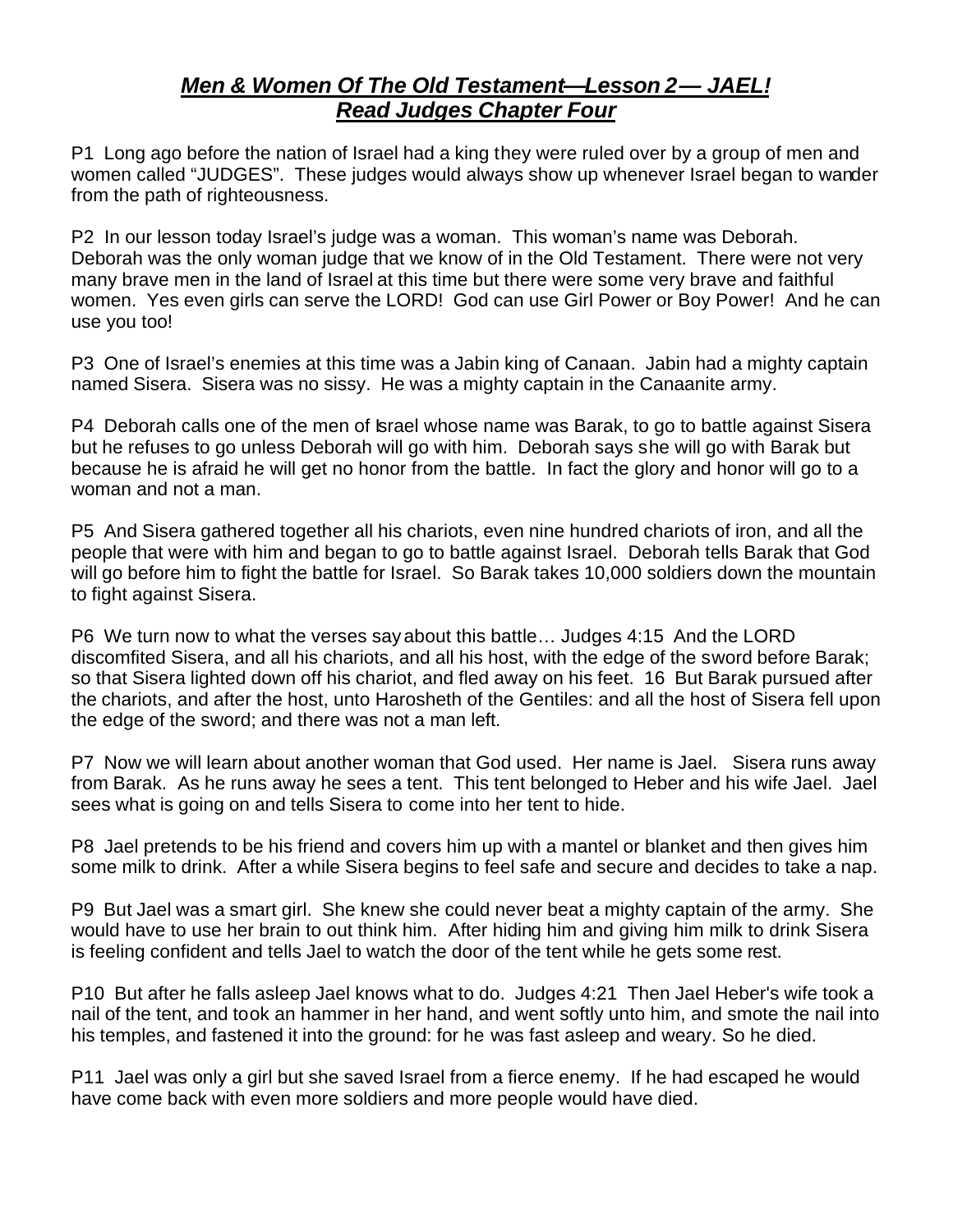P12 Soon Barak shows up looking for Sisera when Jael sees him and comes to meet him. Judges 4:22 And, behold, as Barak pursued Sisera, Jael came out to meet him, and said unto him, Come, and I will show thee the man whom thou seekest. And when he came into her tent, behold, Sisera lay dead, and the nail was in his temples. 23 So God subdued on that day Jabin the king of Canaan before the children of Israel. 24 And the hand of the children of Israel prospered, and prevailed against Jabin the king of Canaan, until they had destroyed Jabin king of Canaan.

P13 Today we are in a battle with the second most powerful being in the universe. His name is Satan. Our weapon is the truth of the word of God. God used Jael who used a hammer and nail to fight the enemies of God. Sometimes it may seem that Satan is bigger and stronger just like Sisera must have looked to the girl Jael. But always remember Jael used her God given brain to get the job done!!

More next time...